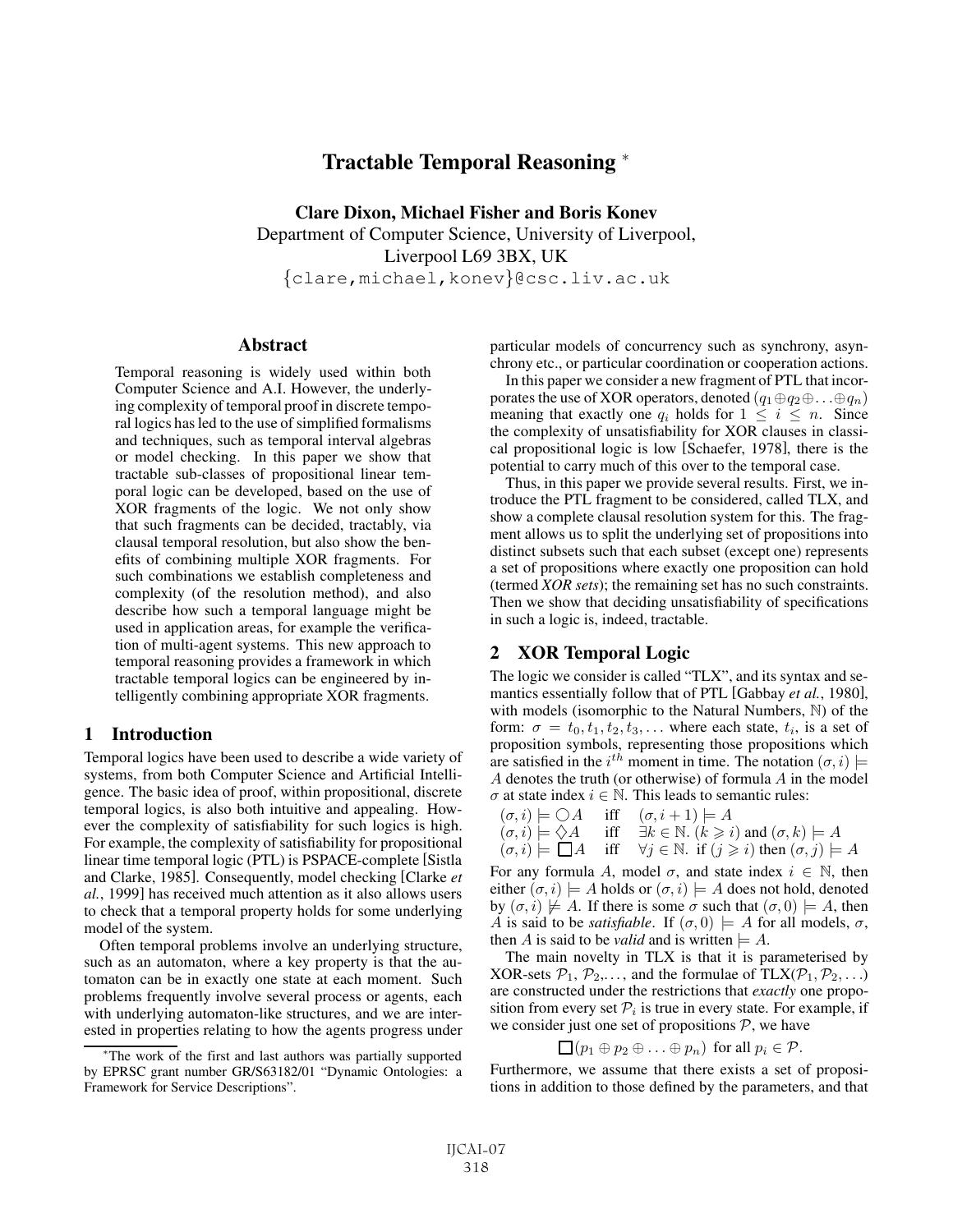these propositions are unconstrained as normal. Thus, TLX() is essentially a standard propositional, linear temporal logic, while TLX(P,Q,R) is a temporal logic containing at *least* the propositions  $P \cup Q \cup R$ , where  $P = \{p_1, p_2, \ldots, p_l\},\$  $\mathcal{Q} = \{q_1, q_2, \ldots, q_m\}$ , and  $\mathcal{R} = \{r_1, r_2, \ldots, r_n\}$  where  $\mathcal{P}$ ,  $Q$  and  $R$  are disjoint, but also satisfying

 $\Box$ [ $(p_1 \oplus p_2 \oplus \ldots \oplus p_l) \wedge (q_1 \oplus q_2 \oplus \ldots \oplus q_m) \wedge (r_1 \oplus r_2 \oplus \ldots \oplus r_n)$ ]

# 2.1 Normal Form

Assume we have *n* sets of XOR propositions  $P_1$  =  $\{p_{11},...,p_{1N_1}\},..., P_n = \{p_{n1},...,p_{nN_n}\}\$  and a set of ad-<br>ditional propositions  $A = \{a_1, a_2\}$ . In the following ditional propositions  $A = \{a_1, \ldots a_{N_a}\}\.$  In the following:

- $\hat{P}_{ij}^-$  denotes a conjunction of negated XOR propositions from the set  $P_i$ . from the set  $P_i$ ;
- $\check{P}_{ij}^+$  denotes a disjunction of (positive) XOR propositions from the set  $P_i$ . tions from the set  $P_i$ ;
- $\hat{A}_i$  denotes a conjunction of non-XOR literals;
- $\AA_i$  denotes a disjunction of non-XOR literals.

A normal form for TLX is of the form  $\prod_{i} \bigwedge_i C_i$  where each  $C_i$  is an *initial step* or *sometime* clause (respectively) as fol- $C_i$  is an *initial*, *step* or *sometime* clause (respectively) as follows:

$$
\mathbf{start} \Rightarrow \quad \mathbf{X}_{1i}^+ \vee \ldots \vee \mathbf{X}_{ni}^+ \vee \mathbf{X}_i
$$
\n
$$
\hat{P}_{1j}^- \wedge \ldots \hat{P}_{nj}^- \wedge \hat{A}_j \Rightarrow \quad \bigcirc (\mathbf{X}_{1j}^+ \vee \ldots \vee \mathbf{X}_{nj}^+ \vee \mathbf{X}_j)
$$
\n
$$
\mathbf{true} \Rightarrow \quad \bigcirc (\mathbf{X}_{1k}^+ \vee \ldots \vee \mathbf{X}_{nk}^+ \vee \mathbf{X}_k).
$$

Note that due to the semantics of the XOR clauses, if  $i \neq k$ 

$$
p_{ji} \wedge p_{jk} \equiv \textbf{false} \qquad \neg p_{ji} \vee \neg p_{jk} \equiv \textbf{true}
$$
  

$$
\bigwedge_{N_j} \neg p_{ji} \equiv \textbf{false} \qquad \bigvee_{N_j} p_{ji} \equiv \textbf{true}.
$$

and  $\bigwedge_{i=1}^N \neg p_{ji} \equiv \textbf{false}$   $\bigvee_{i=1}^N$ 

Also 
$$
p_{ji} \equiv \bigwedge_{p_{jk} \in P_j, k \neq i} \neg p_{jk} \neg p_{ji} \equiv \bigvee_{p_{jk} \in P_j, k \neq i} p_{jk}
$$

allow us to maintain positive XOR propositions on the right hand sides of clauses and negated XOR propositions on the left hand side of clauses.

#### 2.2 Resolution Rules

We decide the validity of formulae in TLX using a form of clausal temporal resolution [Fisher *et al.*, 2001]. The resolution rules are split into three types: *initial resolution*, *step resolution* and *temporal resolution*. These are presented in Fig. 1. Initial resolution resolves constraints holding in the initial moment in time. Step resolution involves resolving two step clauses or deriving additional constraints when a contradiction in the next moment is derived. Temporal resolution resolves a sometime clause with a constraint that ensures that the right hand side of this clause cannot occur.

In the conclusion of these resolution rules  $com(\check{P}_{ij}^+)$ ,  $\check{P}_{ik}^+)$ denotes the disjunction of the propositions in *both*  $\check{P}_{ij}^+$  and  $\check{P}_{ij}^+$  $\check{P}_{ik}^+$  or **false** if there are no propositions common to both. For example,  $com(n_1 \vee n_2, n_2 \vee n_2) = n_2$ example,  $com(p_1 \vee p_2, p_2 \vee p_3) = p_2$ .

Observe that  $IRES<sub>A</sub>$  and  $SRES<sub>A</sub>$  apply classical resolution to the right hand side of the parent clauses whereas  $IRES_{P_k}$ 

and  $SRES_{P_k}$  involve XOR resolution. Note we can only apply IRES<sub>A</sub> and SRES<sub>A</sub> between clauses with complementary (non-XOR) literals on the right hand side. We can also apply the IRES<sub> $P_k$ </sub> and SRES<sub> $P_k$ </sub> rules to these clauses but the disjunct  $\overrightarrow{A}_1 \vee \overrightarrow{A}_2$  on the right hand side of the conclusion will be equivalent to **true** equivalent to true.

## 3 Soundness and Completeness

Similarly to [Fisher *et al.*, 2001; Degtyarev *et al.*, 2006], one can show that whenever the parent clauses are satisfiable then so is the resolvent. Since all the rules of *initial*, and *step* resolution follow the same pattern, we first prove the classical propositional counterpart of the completeness theorem, and then use it to prove the completeness of temporal resolution. Consider the following *classical* set of resolution rules consisting of the rule  $RES<sub>A</sub>$ :

$$
\frac{(\overset{\vee}{P}_{11}^+\vee\ldots\overset{\vee}{P}_{n1}^+\vee\overset{\vee}{A}_1\vee a); \quad (\overset{\vee}{P}_{12}^+\vee\ldots\overset{\vee}{P}_{n2}^+\vee\overset{\vee}{A}_2\vee\neg a)}{(\overset{\vee}{P}_{11}^+\vee\ldots\overset{\vee}{P}_{n1}^+\vee\overset{\vee}{P}_{12}^+\vee\ldots\overset{\vee}{P}_{n2}^+\vee\overset{\vee}{A}_1\vee\overset{\vee}{A}_2)}
$$

and, for every 
$$
k \in \{1, ..., n\}
$$
, the rule  $RES_{P_k}$ :  
\n
$$
(\check{P}_{11}^+ \vee ... \check{P}_{k1}^+ \vee ... \check{P}_{n1}^+ \vee A_1)
$$
\n
$$
(\check{P}_{12}^+ \vee ... \check{P}_{k2}^+ \vee ... \check{P}_{n2}^+ \vee A_2)
$$
\n
$$
(\check{P}_{11}^+ \vee \check{P}_{12}^+ \vee ... \circ m(\check{P}_{k1}^+, \check{P}_{k2}^+ \vee ... \vee \check{P}_{n1}^+ \vee \check{P}_{n2}^+ \vee \check{A}_1 \vee \check{A}_2))
$$

Lemma 1 *If a set of classical propositional clauses is unsatisfiable than its unsatisfiability can be established by the rules*  $RES<sub>A</sub>$  and  $RES<sub>P<sub>k</sub></sub>$  *in*  $O(N_1 \times N_2 \times \cdots \times N_n \times 2^{N_a})$  *time.* 

Proof: First we show that if an unsatisfiable set of clauses  $\mathcal C$  does not contain non-XOR literals, then its unsatisfiability can be established by rules  $RES_{P_k}$ . Note that any such set of clauses C is unsatisfiable if, and only if, for every  $l, 0 < l \leq$ *n*, and every set of propositions  $p_1, p_2, \ldots, p_l$ , where  $p_i \in$  $P_i$ , the set  $\mathcal{C}_{p_1,...,p_l}$  of clauses from  $\mathcal{C}$ , which contain *none of*  $p_1, \ldots, p_l$ , is nonempty. Indeed, otherwise every clause from C contains at least one of the propositions  $p_1, \ldots, p_l$ , so making  $p_1, \ldots, p_l$  true satisfies C.

Assume all clauses from C consist of propositions from  $P_1$ ,  $\ldots$ ,  $P_k$  only (originally,  $k = n$ ) and show that with the rule  $RES_{P_k}$  one can obtain an unsatisfiable set of clauses  $C'$  in which all clauses consist of propositions from  $P_1, \ldots, P_{k-1}$ only.

Take arbitrary propositions  $p_1 \in P_1$ ,  $p_2 \in P_2$ , ...  $p_{k-1} \in$  $P_{k-1}$  and take arbitrary clauses  $C_1 \in C_{p1,p2,\dots,p_{k-1},p_{k,1}}$ ,<br> $C_2 \in C_{p1,p2}$ ,  $C_3 \in C_{p1,p2}$ ,  $D_{p1,p2}$ ,  $D_{p2,p3}$  $C_2 \in \mathcal{C}_{p1,p2,\dots,p_{k-1},p_{k,2}}, \dots, C_{N_k} \in \mathcal{C}_{p1,p2,\dots,p_{k-1},p_{k,N_k}}$ . Ap-<br>plying rule  $RFS_2$  to  $C_k$  . Current can obtain a clause plying rule  $RES_{P_k}$  to  $C_1, \ldots, C_{N_k}$  one can obtain a clause  $C'$  consisting of propositions from  $P_k = P_{k-1}$  only such  $C'$  consisting of propositions from  $P_1, \ldots, P_{k-1}$  only such that C' does not contain any of  $p_1, \ldots, p_{k-1}$ . The set C' is formed from such clauses  $C'$  for all possible combinations of  $p_1$  ∈  $P_1$ ,  $p_2$  ∈  $P_2$ , ...  $p_{k-1}$  ∈  $P_{k-1}$ . Clearly, for every l,  $0 < l \leq n$ , and every set of propositions  $p_1, p_2, \ldots, p_l$ , where  $p_i \in P_i$ , the set  $\mathcal{C}'_{p_1,\dots,p_i}$  is nonempty, hence,  $\mathcal{C}'$  is unsatisfiable. Applying this reasoning at most *n* times, one can obtain able. Applying this reasoning at most  $n$  times, one can obtain an empty clause.

Consider now a set of clauses  $C$ , which may contain non-XOR literals. For arbitrary  $p_1 \in P_1, \ldots, p_n \in P_n$  consider  $\mathcal{C}_{p_1,...,p_n}$ . Similarly to the previous case, every such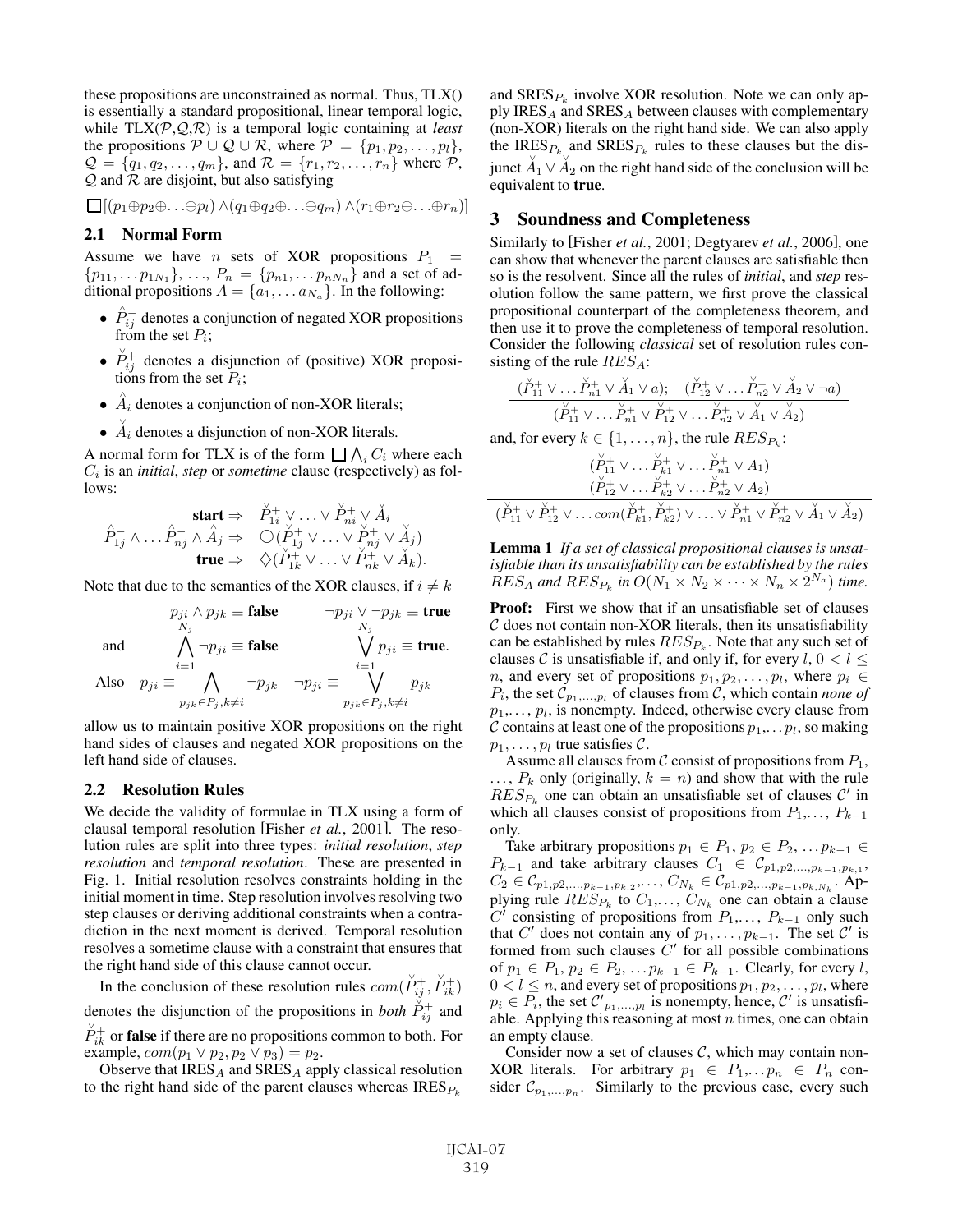Initial Resolution:

| start             | $\Rightarrow$ | $(\check{P}_{11}^+ \vee \dots \check{P}_{n1}^+ \vee \check{A}_1 \vee a)$                                                             |                                                                               |
|-------------------|---------------|--------------------------------------------------------------------------------------------------------------------------------------|-------------------------------------------------------------------------------|
| IRES <sub>A</sub> | start         | $\Rightarrow$                                                                                                                        | $(\check{P}_{12}^+ \vee \dots \check{P}_{n2}^+ \vee \check{A}_2 \vee \neg a)$ |
| start             | $\Rightarrow$ | $(\check{P}_{11}^+ \vee \dots \check{P}_{n1}^+ \vee \check{P}_{12}^+ \vee \dots \check{P}_{n2}^+ \vee \check{A}_1 \vee \check{A}_2)$ |                                                                               |

For every  $k \in \{1, \ldots, n\}$  we have the rule.

| start                         | $\Rightarrow$ | $(\check{P}_{11}^+ \vee \ldots \vee \check{P}_{k1}^+ \vee \ldots \check{P}_{n1}^+ \vee \check{A}_1)$                                                                                                 |                                                                                                      |
|-------------------------------|---------------|------------------------------------------------------------------------------------------------------------------------------------------------------------------------------------------------------|------------------------------------------------------------------------------------------------------|
| IRES <sub>P<sub>k</sub></sub> | start         | $\Rightarrow$                                                                                                                                                                                        | $(\check{P}_{12}^+ \vee \ldots \vee \check{P}_{k2}^+ \vee \ldots \check{P}_{n2}^+ \vee \check{A}_2)$ |
| start                         | $\Rightarrow$ | $(\check{P}_{11}^+ \vee \check{P}_{12}^+ \vee \ldots \vee \text{com}(\check{P}_{k1}^+, \check{P}_{k2}^+) \vee \ldots \vee \check{P}_{n1}^+ \vee \check{P}_{n2}^+ \vee \check{A}_1 \vee \check{A}_2)$ |                                                                                                      |

Step Resolution:

$$
\begin{array}{c|c} \widehat{A}_1 \wedge \widehat{P}_{11}^- \wedge \ldots \widehat{P}_{n1}^- & \Rightarrow & \bigcirc (\widecheck{P}_{11}^+ \vee \ldots \widecheck{P}_{n1}^+ \vee \widecheck{A}_1 \vee a) \\ \hline \\ \widehat{A}_2 \wedge \widehat{P}_{12}^- \wedge \ldots \widehat{P}_{n2}^- & \Rightarrow & \bigcirc (\widecheck{P}_{12}^+ \vee \ldots \widecheck{P}_{n2}^+ \vee \widecheck{A}_2 \vee \neg a) \\ \hline \\ \widehat{A}_1 \wedge \widehat{A}_2 \wedge \widehat{P}_{11}^- \wedge \ldots \widehat{P}_{n1}^- \wedge \widehat{P}_{12}^- \wedge \ldots \widehat{P}_{n2}^- & \Rightarrow & \bigcirc (\widecheck{P}_{11}^+ \vee \ldots \widecheck{P}_{n1}^+ \vee \widecheck{P}_{12}^+ \vee \ldots \widecheck{P}_{n2}^+ \vee \widecheck{A}_1 \vee \widecheck{A}_2) \end{array}
$$

For every  $k \in \{1, \ldots, n\}$  we have the rule

$$
\hat{A}_1 \wedge \hat{P}_{11}^{-} \wedge \dots \hat{P}_{n1}^{-} \Rightarrow \bigcirc (\check{P}_{11}^{+} \vee \dots \vee \check{P}_{k1}^{+} \vee \dots \vee \check{P}_{n1}^{+} \vee A_1)
$$
\n
$$
\frac{\text{SRES}_{P_k}}{\hat{A}_1 \wedge \hat{A}_2 \wedge \hat{P}_{11}^{-} \wedge \dots \hat{P}_{n1}^{-} \wedge \hat{P}_{12}^{-} \wedge \dots \hat{P}_{n2}^{-} \Rightarrow \bigcirc (\check{P}_{12}^{+} \vee \dots \vee \check{P}_{k2}^{+} \vee \dots \check{P}_{n2}^{+} \vee A_2)
$$
\n
$$
\hat{A}_1 \wedge \hat{A}_2 \wedge \hat{P}_{11}^{-} \wedge \dots \hat{P}_{n1}^{-} \wedge \hat{P}_{12}^{-} \wedge \dots \hat{P}_{n2}^{-} \Rightarrow \bigcirc (\check{P}_{11}^{+} \vee \check{P}_{12}^{+} \vee \dots \vee \text{com}(\check{P}_{k1}^{+}, \check{P}_{k2}^{+}) \vee \dots \vee \check{P}_{n1}^{+} \vee \check{P}_{n2}^{+} \vee A_1 \vee A_2)
$$
\n
$$
\frac{\text{CONV}}{\text{start}} = \frac{\hat{A}_1 \wedge \hat{P}_{11}^{-} \wedge \dots \hat{P}_{n1}^{-} \Rightarrow \text{Cfalse}}{\text{start} \Rightarrow (\neg \hat{A}_1^{-} \vee \neg \hat{P}_{11}^{-} \vee \dots \neg \hat{P}_{n1}^{-})}; \qquad \text{true} \Rightarrow \bigcirc (\neg \hat{A}_1^{-} \vee \neg \hat{P}_{11}^{-} \vee \dots \neg \hat{P}_{n1}^{-})
$$
\n
$$
\frac{L}{\text{THES}} = \frac{\bigcirc (\neg \check{P}_{11}^{+} \wedge \dots \wedge \neg \check{P}_{n1}^{+} \wedge \neg A_1)}{\text{start} \Rightarrow \neg L} \qquad \text{true} \Rightarrow \bigcirc (\varphi_{11}^{+} \vee \dots \vee \check{P}_{n1}^{+} \vee A_1)
$$

Figure 1: Resolution Rules for the XOR Fragment

 $\mathcal{C}_{p_1,...,p_n}$  should be nonempty. Consider the set  $\mathcal{C}_{p_1,...,p_n}$  of clauses obtained by deleting all XOR-propositions from clauses of  $\mathcal{C}_{p_1,...,p_n}$ . Every  $\mathcal{C}_{p_1,...,p_n}$  must be unsatisfiable (otherwise, extending the satisfying assignment for  $\mathcal{C}_{p_1,\dots,p_n}$ with  $p_1, \ldots, p_n$  we satisfy all the clauses in C). Then classical binary resolution will be able to prove unsatisfiability of  $\mathcal{C}_{p_1,...,p_n}$ . Applying  $RES_A$  "in the same way", one can<br>obtain a clause C' which does not contain neither non-XOR obtain a clause  $\overline{C}$ , which does not contain neither non-XOR<br>literals nor  $p_1$ ,  $p_n$ . The set  $C'$  formed from such clauses literals, nor  $p_1, \ldots, p_n$ . The set C', formed from such clauses<br>C' for all possible combinations of  $p_1 \in P_1$ ,  $p_2 \in P_2$ C' for all possible combinations of  $p_1 \in P_1$ ,  $p_2 \in P_2$ ,  $\ldots p_{k-1} \in P_{k-1}$ , is an unsatisfiable set of clauses not containing non-XOR literals.

Finally, one can see that it is possible to implement the described procedure in  $O(N_1 \times N_2 \times \cdots \times N_n \times 2^{N_a})$  time.  $\Box$ 

Next we sketch the proof of completeness of temporal resolution, which is obtained combining the ideas of [Fisher *et al.*, 2001; Degtyarev *et al.*, 2002] and Lemma 1.

Definition 1 (Behaviour Graph) *We split the set of temporal clauses into three groups. Let* I *denote the* initial *clauses;* T *be the set of all* step *clauses; and* E *be the* sometime *clauses.*

*Given a set of clauses over a set of propositional symbols* <sup>P</sup>*, we construct a finite directed graph* G *as follows. The nodes of* G *are interpretations of the set of propositions, that satisfy the XOR constraints over the XOR subsets. Notice that, because of the XOR-constraints, exactly one proposition from each set of XOR propositions* <sup>P</sup><sup>i</sup> *and any subset of propositions in* A *are true in* I*. This means that there at at*  $\frac{n}{m}$  *most*  $N_1 \times N_2 \times \cdots \times N_n \times 2^{N_a}$  *nodes in the behaviour graph. For each node,* I*, we construct an edge in G to a node* I

*if, and only if, the following condition is satisfied:*

• For every step clause  $(P \Rightarrow \bigcirc Q) \in \mathcal{T}$ , if  $I \models P$  then  $I' \models Q$ .

*A* node, I, is designated an initial node of G if  $I = I$ . The behaviour graph G *of the set of clauses is the maximal subgraph of* G *given by the set of all nodes reachable from initial nodes.*

If G is empty then the set  $\mathcal I$  is unsatisfiable. In this case there must exist a derivation by  $\text{IRES}_{A}$  and  $\text{IRES}_{P_k}$  as described in Lemma 1 (and in  $O(N_1 \times N_2 \times \cdots \times N_n \times 2^{N_a})$  time).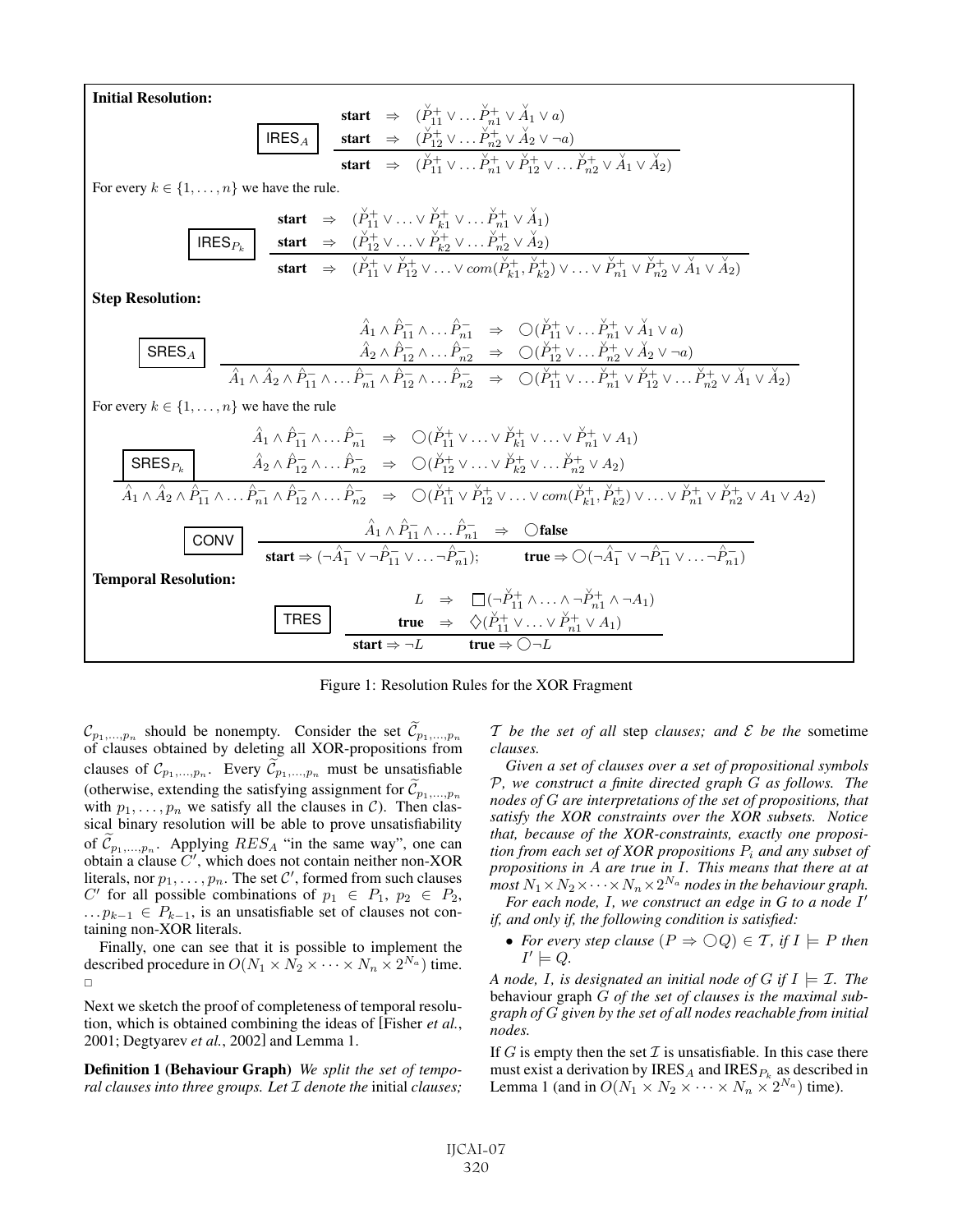

Figure 2: Automata for agents  $S$  and  $T$ , together with corresponding clauses in normal form.

Now suppose  $G$  is not empty. Let  $I$  be a node of  $G$  which has no successors. Let  $\{(P_i \Rightarrow \bigcirc Q_i)\}\)$  be the set of all step clauses such that  $I \models P_i$ , then  $\land Q_i$  is unsatisfiable. Using Lemma 1, one can show that step resolution proves  $\land P_i \Rightarrow \bigcirc$  false. After the set of clauses is extended by the conclusion of the CONV rule,  $\vee \neg P_i$ , the node *I* is deleted from the graph.

In the case when all nodes of  $G$  have a successor, a contradiction can be derived with the help of the temporal resolution rule TRES. Note that we impose no restriction on this rule (it coincides with the temporal resolution rule for the general calculi presented in [Fisher *et al.*, 2001; Degtyarev *et al.*, 2002]) and the proof of completeness is no different from what is already published [Fisher *et al.*, 2001; Degtyarev *et al.*, 2002].

#### 4 Complexity

Again, we consider initial and step resolution first.

Lemma 2 *Using the rules of initial and step resolution, it is possible to reduce a set of temporal clauses to one whose behaviour graph does not have nodes without successors in*

$$
O\left(\left(N_1\times N_2\times\cdots\times N_n\times 2^{N_a}\right)^3\right)
$$
 time.

Proof: Consider the following resolution strategy. For every set of propositions  $p_1 \in P_1, \ldots, p_n \in P_n$  and  $a \in A$ , consider the set of all step-clauses

$$
\hat{A}_1 \wedge \hat{P}_{11}^- \wedge \dots \hat{P}_{n1}^- \Rightarrow \bigcirc (\check{P}_{11}^+ \vee \dots \check{P}_{n1}^+ \vee \check{A}_1)
$$

such that  $\hat{A}_1$ ,  $\hat{P}_{11}^-, \ldots, \ldots, \hat{P}_{n1}^-$  do not contain any of<br>ere are at most  $N_1 \times N_2 \times \ldots \times N_{11} \times 2^{N_a}$  $a, p_1, \ldots, p_n$  (there are at most  $N_1 \times N_2 \times \cdots \times N_n \times 2^{N_a}$ such sets of clauses), and try establishing the unsatisfiability of the conjunction of the right-hand sides together with the universal clauses by step resolution (as Lemma 1 shows, this can be done in  $O(N_1 \times N_2 \times \cdots \times N_n \times 2^{N_a})$  time. Then, all nodes without successors will be deleted from the behaviour graph (but some new such nodes may emerge). After  $N_1 \times N_2 \times \cdots \times N_n \times 2^{N_a}$  repetitions, we obtain a graph<br>in which every node has a successor. in which every node has a successor.

Lemma 3 *Given a set of temporal clauses, it is possible to* find *L* such that  $L \Rightarrow \Box \bigwedge_k \neg q_k$ , as required for the TRES

*rule, in time polynomial in*  $N_1 \times N_2 \times \cdots \times N_n \times 2^{N_a}$ *.* 

**Proof:** To find such  $L$ , it suffices to find a strongly connected component in the behaviour graph of the set of clauses, such that for every node I of this component,  $I \models \bigwedge_k \neg q_k$ .<br>The simplest brute-force algorithm would analyse all pairs of The simplest brute-force algorithm would analyse all pairs of nodes (and there are  $(N_1 \times N_2 \times \cdots \times N_n \times 2^{N_a})^2$  such pairs), and this can be done more efficiently with step resolution as in [Degtyarev *et al.*, 2006]. -

Theorem 4 *If a set of temporal clauses is unsatisfiable, temporal resolution will deduce a contradiction in time polynomial in*  $N_1 \times N_2 \times \cdots \times N_n \times 2^{N_a}$ .

#### 5 Example

Having described the underlying approach, we will now consider an example that makes use of some of these aspects. In particular, we will have multiple XOR fragments, together with standard propositions (unconstrained by XOR clauses). The example we will use is a simplification and abstraction of agent negotiation protocols; see, for example [Ballarini *et al.*, 2006]. Here, several (in our case, two) agents exchange information in order to come to some agreement. Each agent essentially has a simple control cycle, which can be represented as a finite state machine. In fact, we have simplified these still further, and sample basic control cycles are given in Fig. 2 (for both agents  $S$  and  $T$ ).

Thus, we aim to use these automata as models of the agents, then formalise these within our logic. Importantly, we will add additional clauses (and propositions) characterising agreements or concurrency and, finally, we will show how our resolution method can be used to carry out verification.

We begin by characterising each agent separately as a set of clauses within our logic. To achieve this, we use a set of propositions for each agent. Thus, the automaton describing agent S is characterised through propositions of the form  $s_a$ ,  $s_b$ , etc., while the automaton describing agent T is characterised using propositions such as  $t_r$ ,  $t_s$ , etc. Both these sets are XOR sets. Thus, exactly one of  $s_a$ ,  $s_b$ , ..., and exactly one of  $t_r, t_s, \ldots$ , must be true at any moment in time.

Now, the set of clauses characterising the two automata are given in Fig. 2. Regarding automaton S's description, note that clause 6 ensures that the automaton is infinitely often in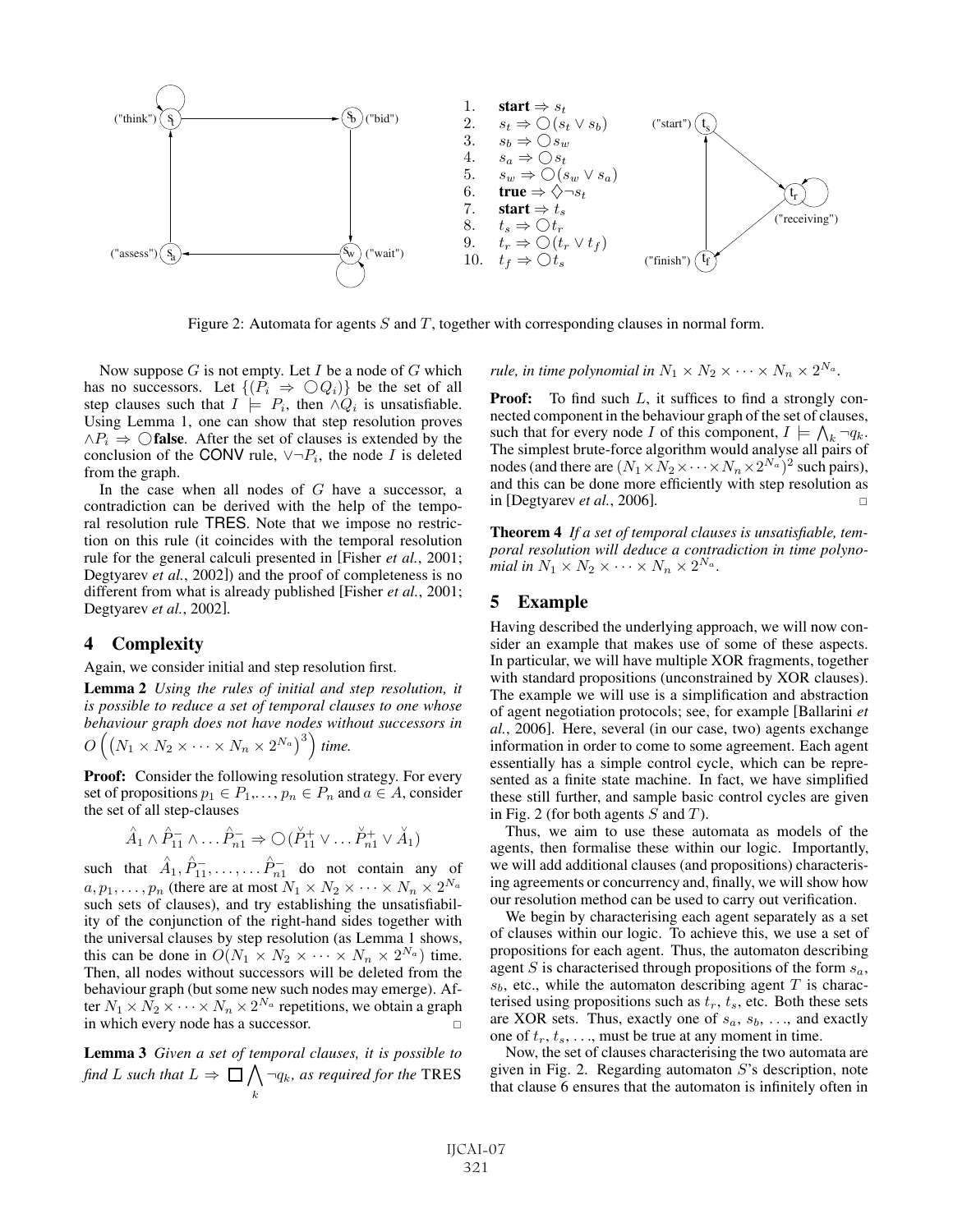. start <sup>⇒</sup> <sup>s</sup><sup>t</sup> . <sup>¬</sup>s<sup>b</sup> ∧ ¬s<sup>w</sup> ∧ ¬s<sup>a</sup> <sup>⇒</sup> ❣(s<sup>t</sup> <sup>∨</sup> <sup>s</sup><sup>b</sup>) . <sup>¬</sup>s<sup>t</sup> ∧ ¬s<sup>w</sup> ∧ ¬s<sup>a</sup> <sup>⇒</sup> ❣s<sup>w</sup> . <sup>¬</sup>s<sup>t</sup> ∧ ¬s<sup>b</sup> ∧ ¬s<sup>w</sup> <sup>⇒</sup> ❣s<sup>t</sup> . <sup>¬</sup>s<sup>t</sup> ∧ ¬s<sup>b</sup> ∧ ¬s<sup>a</sup> <sup>⇒</sup> ❣(s<sup>w</sup> <sup>∨</sup> <sup>s</sup><sup>a</sup>) . true <sup>⇒</sup> ♦(s<sup>b</sup> <sup>∨</sup> <sup>s</sup><sup>w</sup> <sup>∨</sup> <sup>s</sup><sup>a</sup>) . start <sup>⇒</sup> <sup>t</sup><sup>s</sup> . <sup>¬</sup>t<sup>r</sup> ∧ ¬t<sup>f</sup> <sup>⇒</sup> ❣t<sup>r</sup> . <sup>¬</sup>t<sup>s</sup> ∧ ¬t<sup>f</sup> <sup>⇒</sup> ❣(t<sup>r</sup> <sup>∨</sup> <sup>t</sup><sup>f</sup> ) . <sup>¬</sup>t<sup>s</sup> ∧ ¬t<sup>r</sup> <sup>⇒</sup> ❣t<sup>s</sup> . true <sup>⇒</sup> ♦agree . (agree ∧ ¬s<sup>t</sup> ∧ ¬s<sup>b</sup> ∧ ¬s<sup>a</sup> ∧ ¬t<sup>s</sup> ∧ ¬t<sup>f</sup> ) <sup>⇒</sup> ❣s<sup>a</sup> . (agree ∧ ¬s<sup>t</sup> ∧ ¬s<sup>b</sup> ∧ ¬s<sup>a</sup> ∧ ¬t<sup>s</sup> ∧ ¬t<sup>f</sup> ) <sup>⇒</sup> ❣t<sup>f</sup> . (¬agree ∧ ¬s<sup>t</sup> ∧ ¬s<sup>b</sup> ∧ ¬s<sup>a</sup>) <sup>⇒</sup> ❣s<sup>w</sup> . (¬agree ∧ ¬t<sup>s</sup> ∧ ¬t<sup>f</sup> ) <sup>⇒</sup> ❣t<sup>r</sup> . (agree ∧ ¬s<sup>t</sup> ∧ ¬s<sup>b</sup> ∧ ¬s<sup>a</sup> ∧ ¬t<sup>r</sup>) <sup>⇒</sup> ❣s<sup>w</sup> . (agree ∧ ¬s<sup>w</sup> ∧ ¬t<sup>s</sup> ∧ ¬t<sup>f</sup> ) <sup>⇒</sup> ❣t<sup>r</sup> . true <sup>⇒</sup> ❣(s<sup>b</sup> <sup>∨</sup> <sup>s</sup><sup>w</sup> <sup>∨</sup> <sup>s</sup><sup>a</sup> <sup>∨</sup> <sup>t</sup><sup>r</sup> <sup>∨</sup> <sup>t</sup><sup>f</sup> ) . (¬s<sup>t</sup> ∧ ¬s<sup>b</sup> ∧ ¬s<sup>w</sup> ∧ ¬t<sup>s</sup> ∧ ¬t<sup>r</sup>) <sup>⇒</sup> ❣false [18, <sup>10</sup>, <sup>4</sup> SRES<sup>P</sup><sup>k</sup> ] . true <sup>⇒</sup> ❣(s<sup>t</sup> <sup>∨</sup> <sup>s</sup><sup>b</sup> <sup>∨</sup> <sup>s</sup><sup>w</sup> <sup>∨</sup> <sup>t</sup><sup>s</sup> <sup>∨</sup> <sup>t</sup><sup>r</sup>) [19 CONV] . (agree ∧ ¬s<sup>t</sup> ∧ ¬s<sup>b</sup> ∧ ¬s<sup>a</sup> ∧ ¬t<sup>s</sup> ∧ ¬t<sup>f</sup> ) <sup>⇒</sup> ❣false [20, <sup>12</sup>, <sup>13</sup> SRES<sup>P</sup><sup>k</sup> ] . true <sup>⇒</sup> ❣(¬agree <sup>∨</sup> <sup>s</sup><sup>t</sup> <sup>∨</sup> <sup>s</sup><sup>b</sup> <sup>∨</sup> <sup>s</sup><sup>a</sup> <sup>∨</sup> <sup>t</sup><sup>s</sup> <sup>∨</sup> <sup>t</sup><sup>f</sup> ) [21 CONV] . (¬agree ∧ ¬s<sup>t</sup> ∧ ¬s<sup>b</sup> ∧ ¬s<sup>a</sup> ∧ ¬t<sup>s</sup> ∧ ¬t<sup>f</sup> ) <sup>⇒</sup> ❣¬agree [22, <sup>14</sup>, <sup>15</sup> SRES<sup>P</sup><sup>k</sup> ] . true <sup>⇒</sup> ❣(agree <sup>∨</sup> <sup>s</sup><sup>t</sup> <sup>∨</sup> <sup>s</sup><sup>b</sup> <sup>∨</sup> <sup>s</sup><sup>a</sup> <sup>∨</sup> <sup>t</sup><sup>s</sup> <sup>∨</sup> <sup>t</sup><sup>f</sup> ) [23, <sup>15</sup>, <sup>14</sup>, <sup>11</sup> TRES] . true <sup>⇒</sup> ❣(s<sup>t</sup> <sup>∨</sup> <sup>s</sup><sup>b</sup> <sup>∨</sup> <sup>s</sup><sup>a</sup> <sup>∨</sup> <sup>t</sup><sup>s</sup> <sup>∨</sup> <sup>t</sup><sup>f</sup> ) [24, <sup>22</sup> SRESA] . (¬s<sup>t</sup> ∧ ¬s<sup>w</sup> ∧ ¬s<sup>a</sup>) <sup>⇒</sup> ❣(t<sup>s</sup> <sup>∨</sup> <sup>t</sup><sup>f</sup> ) [25, <sup>3</sup> SRES<sup>P</sup><sup>k</sup> ] . (¬agree ∧ ¬s<sup>t</sup> ∧ ¬s<sup>w</sup> ∧ ¬s<sup>a</sup> ∧ ¬t<sup>s</sup> ∧ ¬t<sup>f</sup> ) <sup>⇒</sup> ❣false [26, <sup>15</sup> SRES<sup>P</sup><sup>k</sup> ] . true <sup>⇒</sup> ❣(agree <sup>∨</sup> <sup>s</sup><sup>t</sup> <sup>∨</sup> <sup>s</sup><sup>w</sup> <sup>∨</sup> <sup>s</sup><sup>a</sup> <sup>∨</sup> <sup>t</sup><sup>s</sup> <sup>∨</sup> <sup>t</sup><sup>f</sup> ) [27 CONV] . (agree ∧ ¬s<sup>t</sup> ∧ ¬s<sup>w</sup> ∧ ¬s<sup>a</sup> ∧ ¬t<sup>s</sup> ∧ ¬t<sup>f</sup> ) <sup>⇒</sup> ❣false [26, <sup>17</sup> SRES<sup>P</sup><sup>k</sup> ] . true <sup>⇒</sup> ❣(¬agree <sup>∨</sup> <sup>s</sup><sup>t</sup> <sup>∨</sup> <sup>s</sup><sup>w</sup> <sup>∨</sup> <sup>s</sup><sup>a</sup> <sup>∨</sup> <sup>t</sup><sup>s</sup> <sup>∨</sup> <sup>t</sup><sup>f</sup> ) [29 CONV] . true <sup>⇒</sup> ❣(s<sup>t</sup> <sup>∨</sup> <sup>s</sup><sup>w</sup> <sup>∨</sup> <sup>s</sup><sup>a</sup> <sup>∨</sup> <sup>t</sup><sup>s</sup> <sup>∨</sup> <sup>t</sup><sup>f</sup> ) [28, <sup>30</sup> SRESA] . <sup>¬</sup>s<sup>b</sup> ∧ ¬s<sup>w</sup> ∧ ¬s<sup>a</sup> <sup>⇒</sup> ❣(s<sup>t</sup> <sup>∨</sup> <sup>t</sup><sup>s</sup> <sup>∨</sup> <sup>t</sup><sup>f</sup> ) [31, <sup>2</sup> SRES<sup>P</sup><sup>k</sup> ] . (¬agree ∧ ¬s<sup>b</sup> ∧ ¬s<sup>w</sup> ∧ ¬s<sup>a</sup> ∧ ¬t<sup>s</sup> ∧ ¬t<sup>f</sup> ) <sup>⇒</sup> ❣s<sup>t</sup> [32, <sup>15</sup> SRES<sup>P</sup><sup>k</sup> ] . (agree ∧ ¬s<sup>b</sup> ∧ ¬s<sup>w</sup> ∧ ¬s<sup>a</sup> ∧ ¬t<sup>s</sup> ∧ ¬t<sup>f</sup> ) <sup>⇒</sup> ❣s<sup>t</sup> [32, <sup>17</sup> SRES<sup>P</sup><sup>k</sup> ] . true <sup>⇒</sup> ❣(s<sup>b</sup> <sup>∨</sup> <sup>s</sup><sup>w</sup> <sup>∨</sup> <sup>s</sup><sup>a</sup> <sup>∨</sup> <sup>t</sup><sup>s</sup> <sup>∨</sup> <sup>t</sup><sup>f</sup> ) [33, <sup>15</sup>, <sup>34</sup>, <sup>17</sup>, <sup>6</sup> TRES] . (¬agree ∧ ¬s<sup>t</sup> ∧ ¬s<sup>b</sup> ∧ ¬s<sup>w</sup> ∧ ¬t<sup>s</sup> ∧ ¬t<sup>f</sup> ) <sup>⇒</sup> ❣false [35, <sup>15</sup>, <sup>4</sup> SRES<sup>P</sup><sup>k</sup> ] . true <sup>⇒</sup> ❣(agree <sup>∨</sup> <sup>s</sup><sup>t</sup> <sup>∨</sup> <sup>s</sup><sup>b</sup> <sup>∨</sup> <sup>s</sup><sup>w</sup> <sup>∨</sup> <sup>t</sup><sup>s</sup> <sup>∨</sup> <sup>t</sup><sup>f</sup> ) [36 CONV] . (agree ∧ ¬s<sup>t</sup> ∧ ¬s<sup>b</sup> ∧ ¬s<sup>w</sup> ∧ ¬t<sup>s</sup> ∧ ¬t<sup>f</sup> ) <sup>⇒</sup> ❣false [35, <sup>17</sup>, <sup>4</sup> SRES<sup>P</sup><sup>k</sup> ] . true <sup>⇒</sup> ❣(¬agree <sup>∨</sup> <sup>s</sup><sup>t</sup> <sup>∨</sup> <sup>s</sup><sup>b</sup> <sup>∨</sup> <sup>s</sup><sup>w</sup> <sup>∨</sup> <sup>t</sup><sup>s</sup> <sup>∨</sup> <sup>t</sup><sup>f</sup> ) [38 CONV] . true <sup>⇒</sup> ❣(s<sup>t</sup> <sup>∨</sup> <sup>s</sup><sup>b</sup> <sup>∨</sup> <sup>s</sup><sup>w</sup> <sup>∨</sup> <sup>t</sup><sup>s</sup> <sup>∨</sup> <sup>t</sup><sup>f</sup> ) [37, <sup>39</sup> SRESA] . true <sup>⇒</sup> ❣(t<sup>s</sup> <sup>∨</sup> <sup>t</sup><sup>f</sup> ) [40, <sup>35</sup>, <sup>31</sup>, <sup>25</sup> SRES<sup>P</sup><sup>k</sup> ] . <sup>¬</sup>t<sup>r</sup> ∧ ¬t<sup>f</sup> <sup>⇒</sup> ❣false [41, <sup>8</sup> SRES<sup>P</sup><sup>k</sup> ] . start <sup>⇒</sup> <sup>t</sup><sup>r</sup> <sup>∨</sup> <sup>t</sup><sup>f</sup> [42 CONV] . start <sup>⇒</sup> false [43, <sup>7</sup> IRES<sup>P</sup><sup>k</sup> ]

Figure 3: Resolution Proof for Automata Agents Example.

a state other than  $s_t$ , ensuring that the automaton can not remain in state  $s_t$  forever.

We can also characterise how the computations within each automaton relate. To begin with, we assume a simple, synchronous, concurrent model where both automata make a transition at the same time (see Section 5 for variations on this). Next we add a key aspect in negotiation protocols, namely a description of what happens when an *agreement* is reached. In our example, this is characterised as a synchronised communication act. Logically, we use the proposition agree to denote this, and add the following clauses.

11. **true** 
$$
\Rightarrow \Diamond
$$
 agree  
12 (aare  $\land$  s...  $\land$  t...

12. 
$$
(agree \land s_w \land t_r) \Rightarrow \bigcirc s_a
$$
  
13.  $(agree \land s_w \land t_r) \Rightarrow \bigcirc t_s$ 

13. 
$$
(\text{agree } \land s_w \land t_r) \Rightarrow \bigcirc t_f
$$

13. 
$$
(agree \land s_w \land t_r) \Rightarrow \bigcirc t_f
$$
  
14.  $(\neg agree \land s_w) \Rightarrow \bigcirc s_w$ 

14. 
$$
(\neg \text{agree} \land s_w) \Rightarrow \bigcirc s_w
$$
  
15  $(\neg \text{agree} \land t_n) \Rightarrow \bigcirc t_n$ 

15. 
$$
(\neg agree \land t_r) \Rightarrow \bigcirc t_r
$$
  
16.  $(s_w \land agree \land \neg t_r) \Rightarrow \bigcirc s_w$ 

16. 
$$
(s_w \land agree \land \neg t_r) \Rightarrow \bigcirc s_w
$$
  
17.  $(\neg s_w \land agree \land t_r) \Rightarrow \bigcirc t_r$ 

17.  $(\neg s_w \land \text{agree} \land t_r) \Rightarrow \bigcirc t_r$ <br>Here, we say that agreements *will* occur infinitely often in

the future (clause 11). Clauses 12 and 13 capture the exact synchronisation. If an agreement occurs while automaton  $S$  is in state  $s_w$  and automaton T is in  $t_r$ , then the automata make transitions forward to states  $s_a$  and  $t_f$  respectively. Finally, clauses 14–17 ensure that, if no synchronised agreement is possible, then the automata remain in their relevant states.

The clauses above represent the specification of a simple system. As an example of how resolution can be used, we also wish to verify that the system is *simultaneously* in states  $s_t$  and  $t_s$  eventually. To verify this, we add the negation of this property, as characterised by clause 18:

18. **true** 
$$
\Rightarrow
$$
  $\bigcirc (\neg s_t \vee \neg t_s)$ 

Thus, if we can derive a contradiction from clauses 1–18 then we know the negated property is valid for this specification. We first rewrite clauses 1–18 in the correct format for the normal form. The refutation is given in Figure 3.

The example above essentially captures activity within a synchronous, truly concurrent, system. If we wish to move to